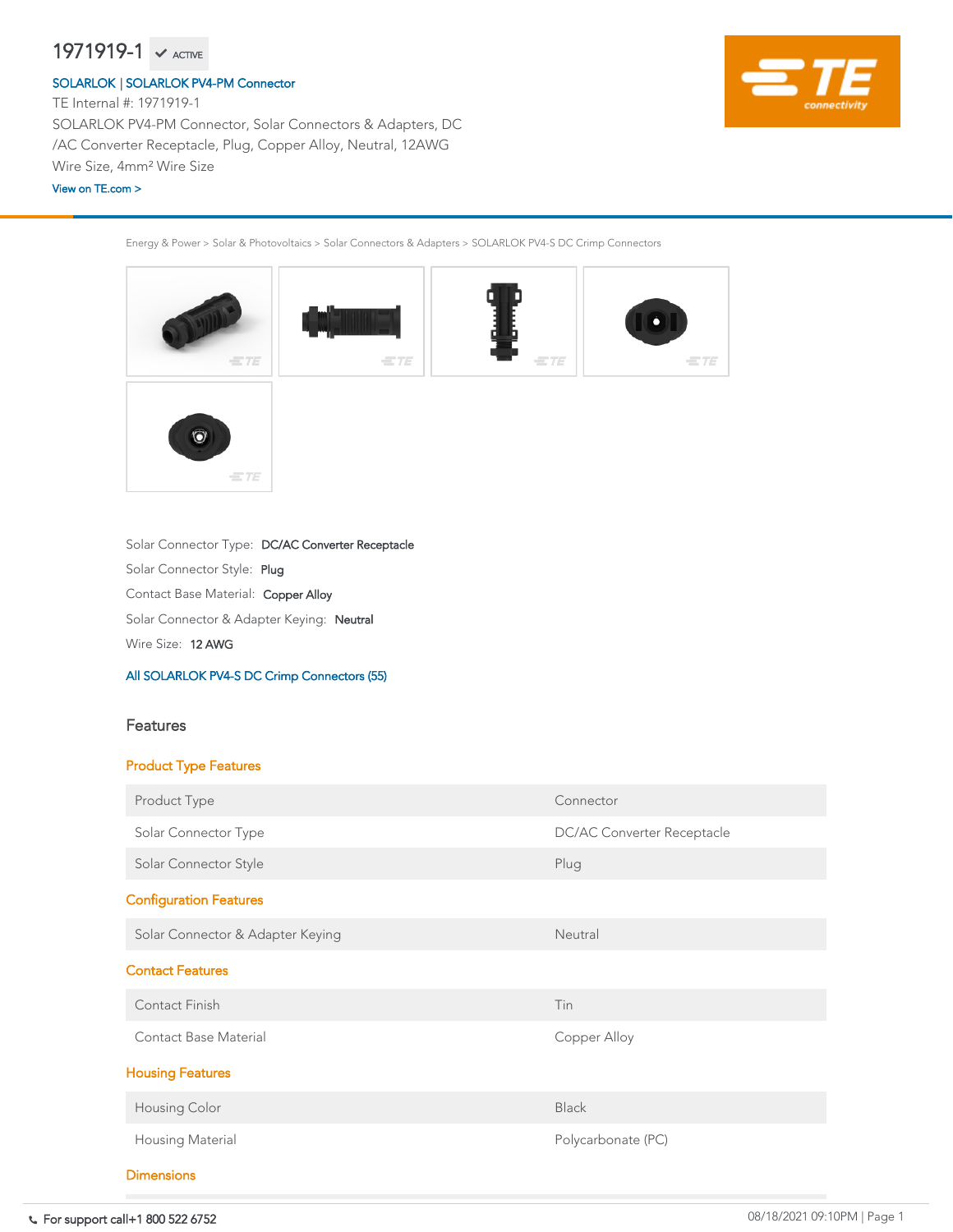### 1971919-1

SOLARLOK PV4-PM Connector, Solar Connectors & Adapters, DC/AC Converter Receptacle, Plug, Copper Alloy, Neutral, 12AWG Wire Size, 4mm² Wire Size



| <b>Wire Size</b>                                                                             | $4 \text{ mm}^2$                                                                                                                    |  |  |  |
|----------------------------------------------------------------------------------------------|-------------------------------------------------------------------------------------------------------------------------------------|--|--|--|
| <b>Packaging Features</b>                                                                    |                                                                                                                                     |  |  |  |
| Packaging Quantity                                                                           | 100                                                                                                                                 |  |  |  |
| <b>Product Compliance</b><br>For compliance documentation, visit the product page on TE.com> |                                                                                                                                     |  |  |  |
| EU RoHS Directive 2011/65/EU                                                                 | Compliant                                                                                                                           |  |  |  |
| EU ELV Directive 2000/53/EC                                                                  | Compliant                                                                                                                           |  |  |  |
| China RoHS 2 Directive MIIT Order No 32, 2016                                                | No Restricted Materials Above Threshold                                                                                             |  |  |  |
| EU REACH Regulation (EC) No. 1907/2006                                                       | Current ECHA Candidate List: JAN 2021<br>(211)<br>Candidate List Declared Against: JAN 2021<br>(211)<br>Does not contain REACH SVHC |  |  |  |
| Halogen Content                                                                              | BFR/CFR/PVC Free, but Br/Cl >900 ppm in<br>other sources.                                                                           |  |  |  |
| <b>Solder Process Capability</b>                                                             | Not applicable for solder process capability                                                                                        |  |  |  |
| Product Compliance Disclaimer                                                                |                                                                                                                                     |  |  |  |

This information is provided based on reasonable inquiry of our suppliers and represents our current actual knowledge based on the information they provided. This information is subject to change. The part numbers that TE has identified as EU RoHS compliant have a maximum concentration of 0.1% by weight in homogenous materials for lead, hexavalent chromium, mercury, PBB, PBDE, DBP, BBP, DEHP, DIBP, and 0.01% for cadmium, or qualify for an exemption to these limits as defined in the Annexes of Directive 2011/65/EU (RoHS2). Finished electrical and electronic equipment products will be CE marked as required by Directive 2011/65/EU. Components may not be CE marked. Additionally, the part numbers that TE has identified as EU ELV compliant have a maximum concentration of 0.1% by weight in homogenous materials for lead, hexavalent chromium, and mercury, and 0.01% for cadmium, or qualify for an exemption to these limits as defined in the Annexes of Directive 2000/53/EC (ELV). Regarding the REACH Regulation, the information TE provides on SVHC in articles for this part number is based on the latest European Chemicals Agency (ECHA) 'Guidance on requirements for substances in articles' posted at this URL: https://echa.europa.eu/guidance-documents/guidance-onreach



# Also in the Series | [SOLARLOK PV4-PM Connector](https://www.te.com/usa-en/plp/X26Kx.html)

# Compatible Parts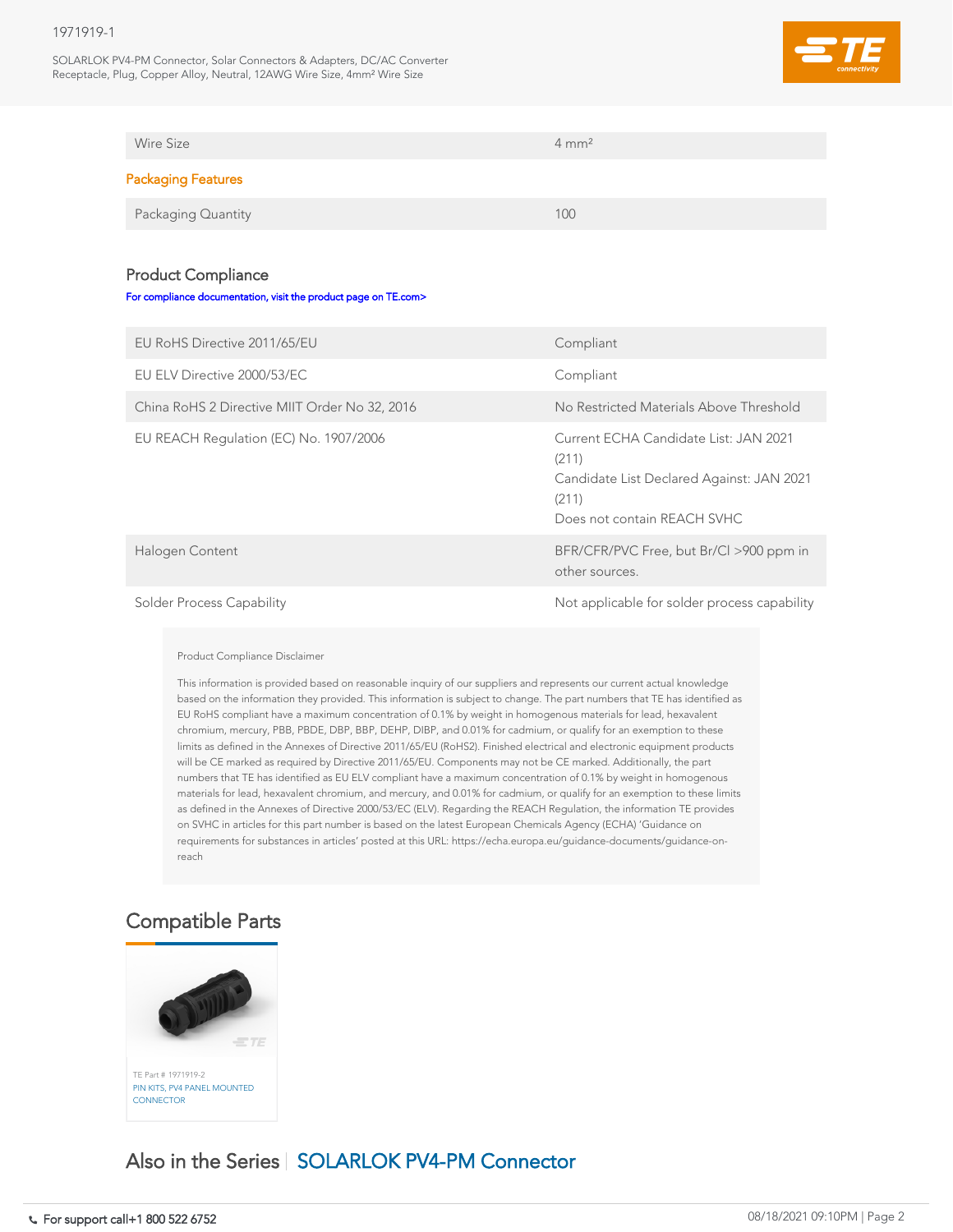### 1971919-1

SOLARLOK PV4-PM Connector, Solar Connectors & Adapters, DC/AC Converter Receptacle, Plug, Copper Alloy, Neutral, 12AWG Wire Size, 4mm² Wire Size



TE Part #171358-1 [MIC PLUG HSG 13 POS.](https://www.te.com/usa-en/product-171358-1.html)

### **Documents**



| DYNAMIC D-3200 HDR H ASSY ZP | PU TAB STANDARD SIAMEZE | AIVIP PACE CONN ZZPOS TUUXZUUC/L T | IVIIU UAF OF VV-VV |
|------------------------------|-------------------------|------------------------------------|--------------------|
|                              |                         |                                    |                    |
|                              |                         |                                    |                    |
|                              |                         |                                    |                    |
|                              |                         |                                    |                    |
|                              |                         |                                    |                    |
|                              |                         |                                    |                    |



# Customers Also Bought

Product Drawings [PIN KITS, PV4 PANEL MOUNTED CONNECTOR](https://www.te.com/commerce/DocumentDelivery/DDEController?Action=showdoc&DocId=Customer+Drawing%7F1971919%7FB%7Fpdf%7FEnglish%7FENG_CD_1971919_B.pdf%7F1971919-1)

English

CAD Files

### [3D PDF](https://www.te.com/commerce/DocumentDelivery/DDEController?Action=showdoc&DocId=Customer+View+Model%7FCVM_1971919-1%7FB%7Fpdf%7F3D%7F3D_CVM_CVM_1971919-1_B.pdf%7F1971919-1)

3D

Customer View Model

[ENG\\_CVM\\_CVM\\_1971919-1\\_B.2d\\_dxf.zip](https://www.te.com/commerce/DocumentDelivery/DDEController?Action=showdoc&DocId=Customer+View+Model%7FCVM_1971919-1%7FB%7F2d_dxf.zip%7FEnglish%7FENG_CVM_CVM_1971919-1_B.2d_dxf.zip%7F1971919-1)